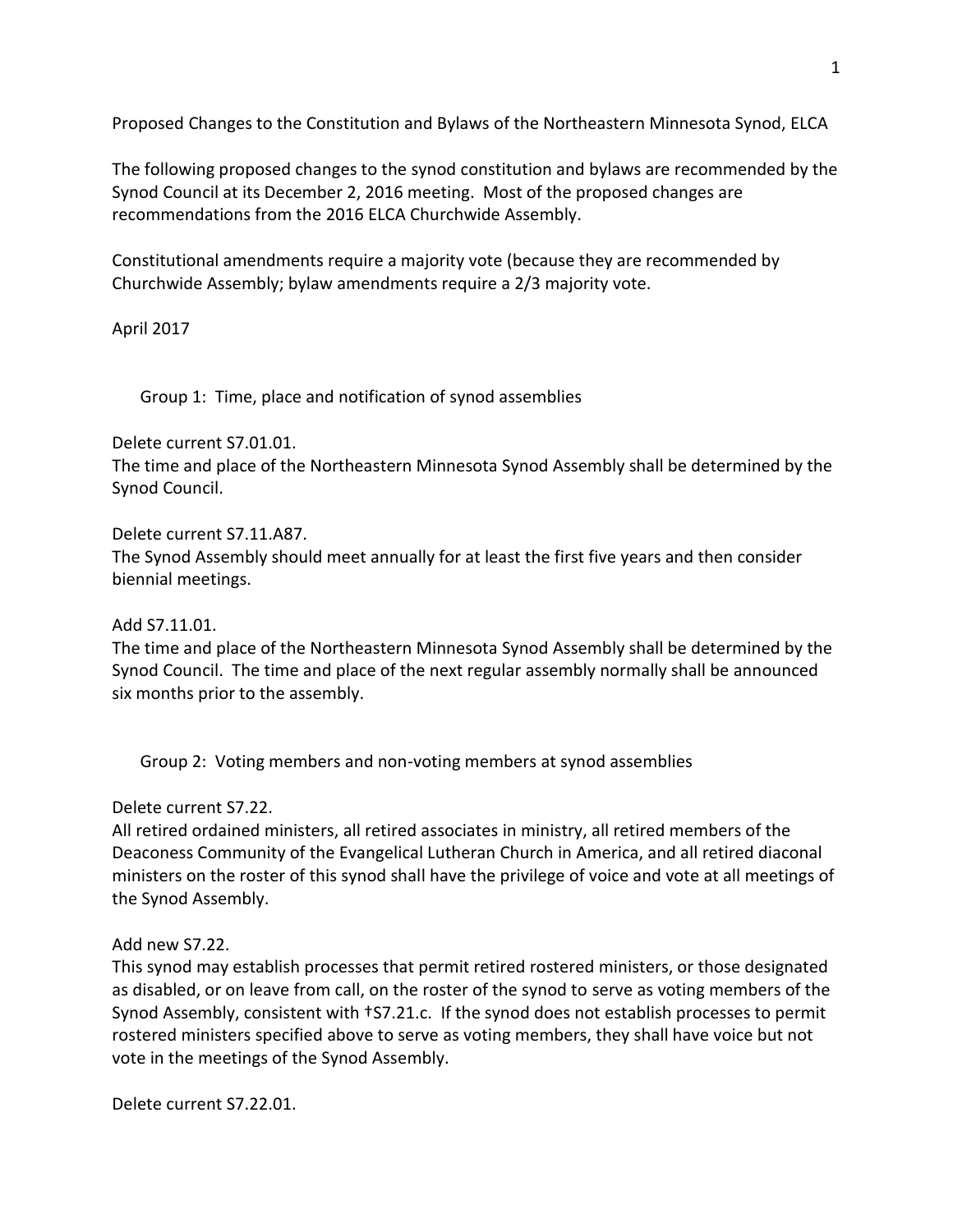The Bishop of the Evangelical Lutheran Church in America and such other official representatives of this church as may be designated from time to time by the Church Council shall also have voice but not vote in the meetings of the Synod Assembly. Like privileges shall be accorded to those additional persons whom the Synod Assembly or the Synod Council shall from time to time designate.

## Add new S7.22.01.

All retired rostered ministers of this synod shall have the privilege of voice and vote at all meetings of the Synod Assembly.

#### Delete current S7.22.02.

All ordained ministers on the roster of this synod on leave from call and available for call shall have the privilege of voice but not vote at all meetings of the Synod Assembly.

#### Add new S7.22.02.

All rostered ministers on the roster of this synod who are on leave from call and available for call shall have the privilege of voice but not vote at all meetings of the Synod Assembly.

### Add new S7.23.

The presiding bishop of the Evangelical Lutheran Church in America and such other official representatives of this church as may be designated from time to time by the Church Council shall have voice but not vote in the meetings of the Synod Assembly. Like privileges shall be accorded to those additional persons whom the Synod Assembly or the Synod Council shall from time to time designate.

#### Modify S7.24. as noted.

Ordained ministers Ministers under call on the rosters of this synod shall remain as members of the Synod Assembly so long as they remain under call and so long as their names appear on the rosters of ordained ministers of this synod. Associates in ministry, deaconesses of the Evangelical Lutheran Church in America, and diaconal ministers of this church serving under call on the roster of this synod shall remain as members of the Synod Assembly so long as they remain under call and so long as their names appear on the official lay roster of this synod. Lay members of the Synod Assembly representing congregations shall continue as such until replaced by the election of new members or until they have been disqualified by termination of membership. Normally, congregations will hold elections prior to each regular meeting of the Synod Assembly.

### Modify S7.27. as noted.

This synod may establish processes through the Synod Council to grant an ordained minister of Word and Sacrament from a church body with which a relationship of full communion has been declared and established by the Churchwide Assembly of the Evangelical Lutheran Church in America the privilege of both voice and vote in the Synod Assembly during the period of that ordained-minister's service in a congregation of this church.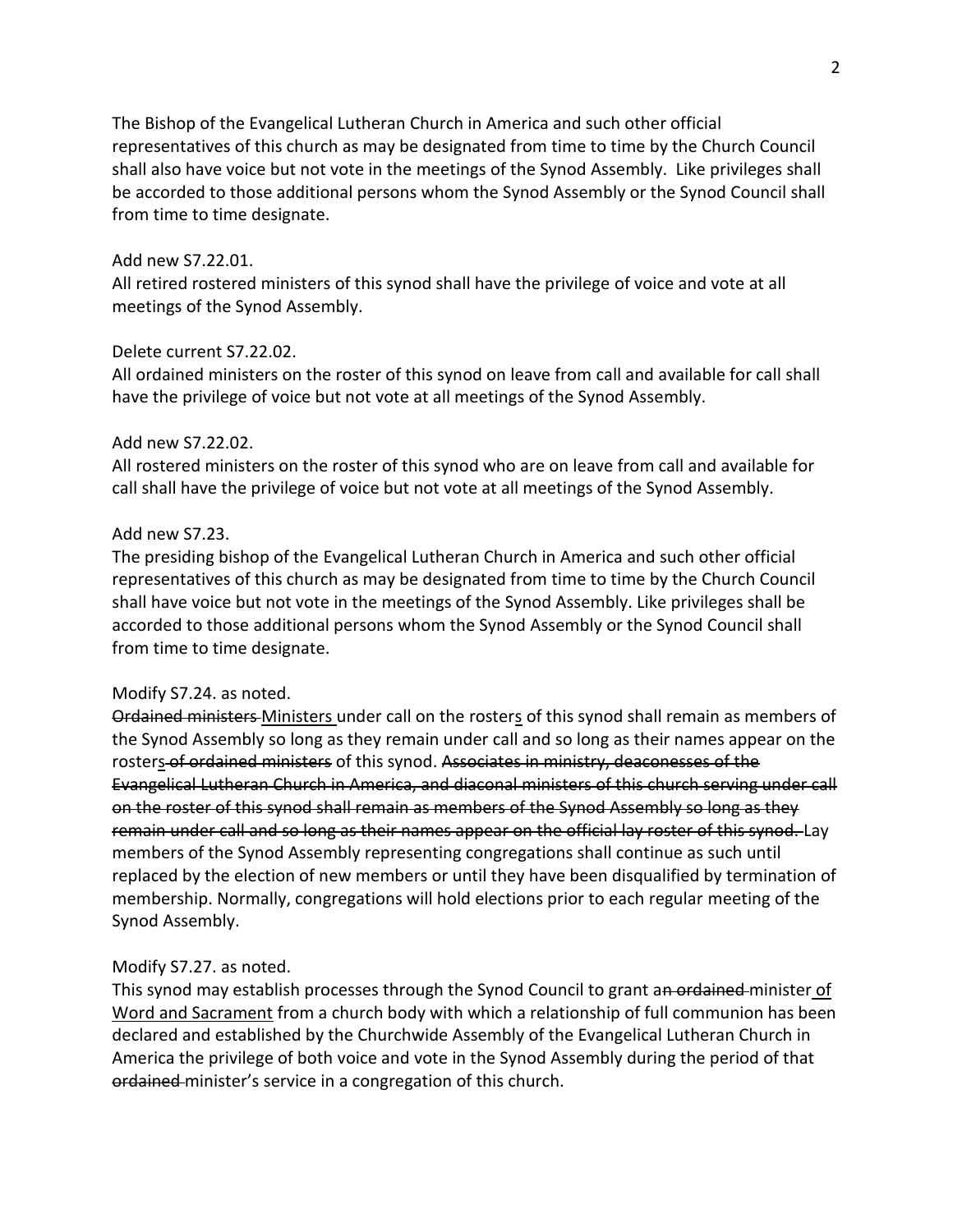Group 3: If Synod Treasurer is appointed by Synod Council.

## Modify S8.55. as noted.

Should the vice president, secretary, or treasurer die, resign, or be unable to serve, the bishop, with the approval of the Executive Committee of the Synod Council, shall arrange for the appropriate care of the responsibilities of the officer until an election of a new officer can be held or, in the case of temporary disability, until the officer is able to serve again. The term of the successor officer, elected by the next Synod Assembly, shall be four years. If the treasurer is appointed by the Synod Council, the Synod Council shall appoint a new treasurer to a four year term.

Group 4: Modify terminology of rostered ministers in the functions of the Synod Council

Modify S10.03.c. and S10.03.d. as noted. The functions of the Synod Council shall be to: . . .

d. Provide for an annual review of the roster of ordained ministers of Word and Sacrament and the roster of ministers of Word and Service-and of other official rosters, receive and act upon appropriate recommendations regarding those persons whose status is subject to reconsideration and action under the constitution and bylaws of the Evangelical Lutheran Church in America, and make a report to the Synod Assembly of the Synod Council's actions in this regard.

e. Issue letters of call to ordained rostered ministers and letters of call to associates in ministry, deaconesses, and diaconal ministers as authorized by Chapter 7 of the constitution and bylaws of the Evangelical Lutheran Church in America.

Group 5: Modify terminology of rostered ministers at the time of their resignation

Modify S13.11. as noted.

When a pastor or when an associate in ministry, deaconess, or diaconal rostered minister resigns, the Congregation Council shall receive the letter of resignation, report it to the congregation, and at once notify the bishop of this synod.

# Modify S13.12. as noted.

A congregation under financial obligation to its former pastor or associate in ministry, deaconess, or diaconal rostered minister shall make satisfactory settlement of the obligation before calling a successor.

Group 6: Modify terminology of ministers of Word and Sacrament to attend meetings of synod and conference